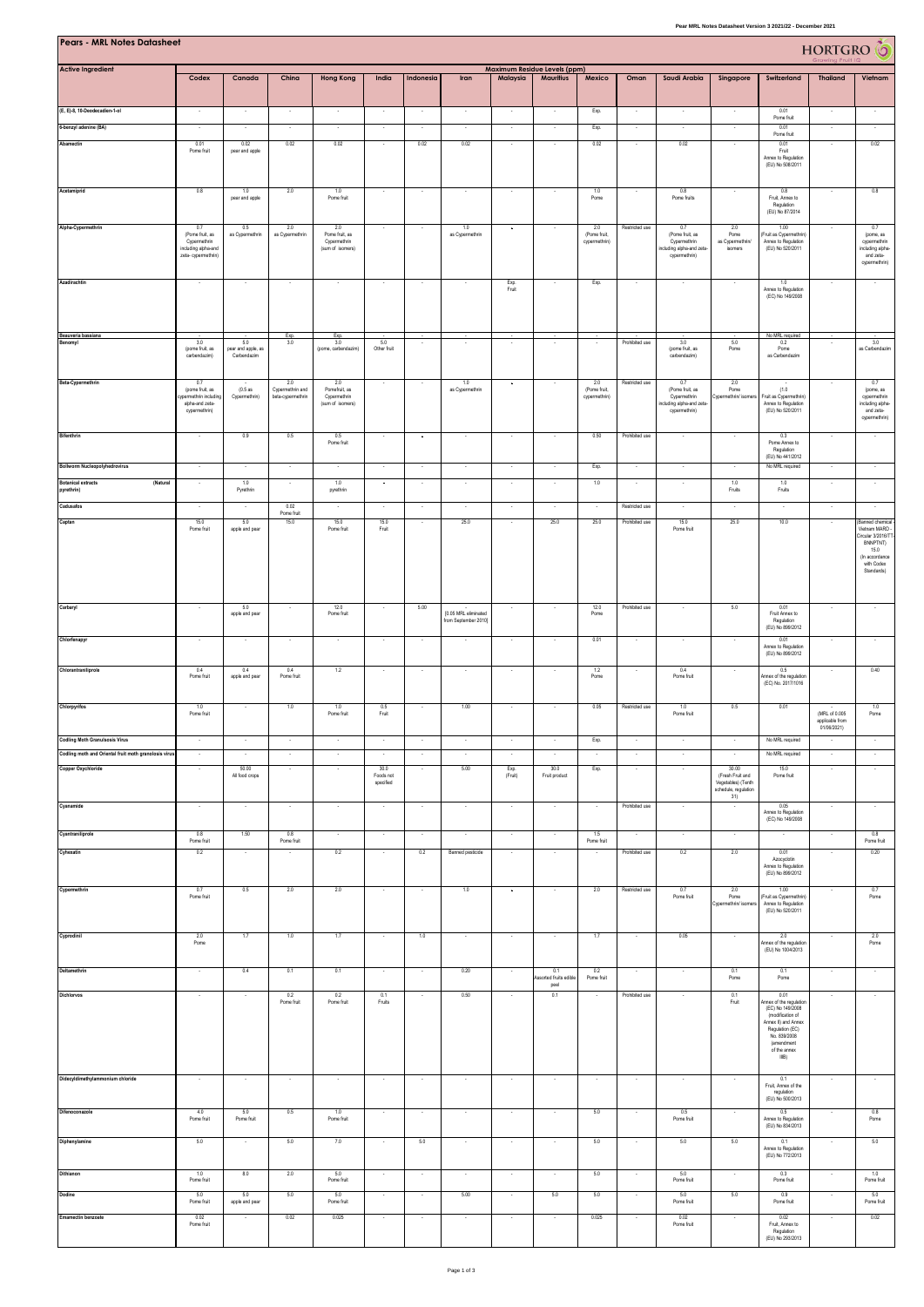| Pear MRL Notes Datasheet Version 3 2021/22 - December 2021    |                                              |                                               |                                                       |                                               |                                               |                          |                                 |                                |                                                  |                               |                                  |                                                |                            |                                                                                                                                                                               |                                   |                                            |
|---------------------------------------------------------------|----------------------------------------------|-----------------------------------------------|-------------------------------------------------------|-----------------------------------------------|-----------------------------------------------|--------------------------|---------------------------------|--------------------------------|--------------------------------------------------|-------------------------------|----------------------------------|------------------------------------------------|----------------------------|-------------------------------------------------------------------------------------------------------------------------------------------------------------------------------|-----------------------------------|--------------------------------------------|
| Pears - MRL Notes Datasheet                                   |                                              | HORTGRO                                       |                                                       |                                               |                                               |                          |                                 |                                |                                                  |                               |                                  |                                                |                            |                                                                                                                                                                               |                                   |                                            |
| <b>Active Ingredient</b>                                      | Codex                                        | Canada                                        | China                                                 | <b>Hong Kong</b>                              | India                                         | Indonesia                | Iran                            | Malaysia                       | Maximum Residue Levels (ppm)<br><b>Mauritius</b> | Mexico                        | Oman                             | Saudi Arabia                                   | Singapore                  | Switzerland                                                                                                                                                                   | <b>Thailand</b>                   | Vietnam                                    |
| Esfenvalerate                                                 |                                              |                                               | 1.00                                                  | 1.0                                           |                                               |                          | 2.0<br>as Fenvalerat            |                                |                                                  | 1.00                          |                                  |                                                |                            | 0.1<br>As fenvalerate, Anne:<br>to Regulation<br>(EU) No 491/2014                                                                                                             |                                   |                                            |
| Etoxazole                                                     | 0.07<br>Pome fruit                           | 0.2<br>apple and pear                         | 0.07<br>Pome fruit                                    | 0.2<br>Pome fruit                             | $\sim$                                        |                          | ×                               |                                |                                                  | 0.2<br>Pome                   |                                  | 0.07<br>Pome fruit                             |                            | 0.07<br>Annex to Regulation<br>(EU) No 834/2013<br>(amendment of Annex<br>II) and Annex to<br>Regulation (EU) No<br>293/2013 (amendment<br>to Annex IIIB)                     |                                   | 0.07                                       |
| Fenazaquin                                                    |                                              |                                               |                                                       |                                               |                                               |                          |                                 |                                |                                                  | 0.6                           |                                  |                                                |                            | 0.2                                                                                                                                                                           |                                   |                                            |
| Fenbuconazole                                                 | 0.5<br>Pome fruit                            |                                               | 0.1<br>Pome fruit                                     | 0.1<br>Pome fruit                             |                                               |                          | $\overline{\phantom{a}}$        |                                |                                                  | Pome fruit                    |                                  | 0.5<br>Pome fruit                              |                            | $\mathsf{Pome}$<br>0.5<br>Annex to Regulation<br>(EU) No 491/2014                                                                                                             | ٠                                 | 0.5<br>Pome fruit                          |
| Fenbutatin-oxide<br>Fenoxycarb                                | 5.0<br>Pome fruit                            | 3.0                                           | 5.0                                                   | 15.0                                          | $\sim$<br>$\cdot$                             | $\sim$                   | $\sim$<br>÷,                    | $\sim$<br>$\cdot$              | 5.0                                              | 15.0                          |                                  | $\sim$<br>×                                    | 5.0                        | 0.01<br>1.0<br>Annex to Regulation<br>(EC) No 149/2008                                                                                                                        | ÷,                                | 5.0<br>×                                   |
| Fenpyroximate                                                 | 0.2                                          | 0.3                                           | 0.3<br>Pome fruit                                     | 0.3<br>Pome fruit                             | $\cdot$                                       | $\overline{\phantom{a}}$ | 0.4                             | $\cdot$                        | $\cdot$                                          | 0.3<br>Pome fruit             | $\cdot$                          | 0.3<br>Pome fruit                              | $\cdot$                    | 0.2                                                                                                                                                                           | $\overline{\phantom{a}}$          | 0.3                                        |
| Fludioxonil                                                   | 5.0<br>Pome fruit                            | 5.0                                           | 5.0<br>Pome fruit                                     | 0.7                                           |                                               |                          | ×                               |                                |                                                  | 5.0<br>(pome)                 |                                  | 5.0<br>Pome fruit                              |                            | 5.0<br>Annex to Regulation<br>(EU) No 79/2014                                                                                                                                 |                                   | 5.0<br>Pome fruit                          |
| Flufenoxuron                                                  |                                              | 1.0                                           | 1.0                                                   | 0.5                                           |                                               |                          |                                 |                                |                                                  | 0.5                           |                                  |                                                |                            | $0.5\,$<br>Annex to Regulation<br>(EC) No 1050/2009                                                                                                                           |                                   |                                            |
| Fluopyram                                                     | 0.5<br>Pome fruit                            | 0.8                                           | 0.5<br>Pome fruit                                     |                                               | ٠                                             |                          | ٠                               |                                |                                                  | 0.80                          |                                  | 0.5<br>Pome fruit                              |                            | 0.5<br>Annex to Regulation<br>(EU) No 491/2014                                                                                                                                |                                   | 0.5<br>Pome                                |
| Flusilazole                                                   | 0.3<br>Pome fruit                            | $\overline{\phantom{a}}$                      | 0.2                                                   | 0.3<br>Pome fruit                             | $\cdot$                                       | $\sim$                   | $\cdot$                         | $\overline{\phantom{a}}$       | $\sim$                                           | $\overline{\phantom{a}}$      |                                  | 0.3<br>Pome fruit                              | $\cdot$                    | 0.10<br>Pome fruit                                                                                                                                                            | $\epsilon$                        | 0.3<br>Pome fruit                          |
| Fluxapyroxad                                                  | 0.9<br>Pome fruit                            | 0.8                                           | 0.9<br>Pome fruit                                     |                                               |                                               |                          |                                 |                                |                                                  | 0.80                          |                                  | 0.9<br>Pome fruit                              |                            | 0.9<br>Pome, Annex to<br>Regulation<br>(EU) No 491/2014                                                                                                                       |                                   | 0.9<br>Pome fruit                          |
| Furfural<br>samma-Cyhalothrin                                 | 0.2<br>pome fruit, as lambo<br>cyhalothrin)  | 0.3<br>(as lambda-<br>cyhalothrin)            | 0.2<br>(as cyhalothrin and<br>.<br>ambda-cyhalothrin) | 0.2<br>As cyhalothrin (Sum of<br>all isomers) |                                               |                          | ٠                               | $\overline{\phantom{a}}$       |                                                  | 0.3<br>Pome                   | Restricted use                   | 0.2<br>(pome fruit, as lambda-<br>cyhalothrin) |                            | 0.1<br>Pome fruit, as Lambda<br>Cyhalothrin, Annex of<br>the regulation                                                                                                       |                                   | 0.2<br>Pome, as<br>cyhalothrin             |
| <b>Gibberellins</b>                                           | $\sim$                                       | $\cdot$                                       | $\cdot$                                               | $\sim$                                        | $\ddot{\phantom{a}}$                          | $\cdot$                  | $\cdot$                         | $\ddot{\phantom{a}}$           | $\cdot$                                          | Exp.                          | $\sim$                           | $\cdot$                                        | $\cdot$                    | (EU) No 834/2013<br>No MRL required                                                                                                                                           | 5.00<br>Pome                      | $\cdot$                                    |
| Hexaconazole                                                  | $\sim$                                       | $\sim$                                        | 0.5                                                   | $\sim$                                        | $\sim$                                        | $\sim$                   | $\sim$                          | $\sim$                         | $\sim$                                           | $\sim$                        | $\sim$                           | ÷.                                             | $\sim$                     | 0.01<br>Annex to Regulation<br>(EU) No 899/2012                                                                                                                               | $\sim$                            | $\sim$                                     |
| Indoxacarb                                                    | 0.2                                          |                                               | 0.20                                                  | 2.0                                           | $\overline{\phantom{a}}$                      | 0.20                     | $\overline{\phantom{a}}$        | $\overline{\phantom{a}}$       | $\sim$                                           | 0.2                           |                                  | 0.2                                            | $\sim$                     | 0.5                                                                                                                                                                           |                                   | 0.2                                        |
| Iprodione                                                     | 50<br>Pome fruit                             |                                               | 5.0                                                   | 5.0<br>Pome fruit                             | ×                                             |                          | $\sim$                          | ÷.                             | 10.0                                             |                               |                                  | 5.0<br>Pome fruit                              | 10.0                       | 5.00<br>Fruit, Annex to<br>Regulation                                                                                                                                         |                                   | 5.0<br>Pome fruit                          |
| Kresoxim-Methyl                                               | 0.2<br>Pome fruit                            | 0.5<br>pear and apple                         | 0.2<br>Pome fruit                                     | 0.2<br>Pome fruit                             |                                               |                          |                                 |                                |                                                  | 0.5<br>Pome                   |                                  | 0.2<br>Pome fruit                              |                            | (EC) No 149/2008<br>0.2<br>Pome<br>Annex to Regulation<br>(EU) No 251/2013<br>(Amendment<br>Annex III<br>Annex to Regulation<br>(EU) No 364/2014<br>(Amendment<br>Annex IIIB) |                                   | 0.2<br>Pome                                |
| Lambda-Cyhalothrin                                            | 0.2<br>Pome fruit                            | 0.3<br>Pears                                  | 0.2<br>(as cyhalothrin and<br>lambda-cyhalothrin)     | 0.2<br>As cyhalothrin (Sum of<br>all isomers) | $\cdot$                                       |                          | $\overline{\phantom{a}}$        |                                |                                                  | 0.3<br>Pome                   | Restricted use                   | 0.2<br>Pome fruit                              |                            | 0.1<br>ome fruit, annex of the<br>regulation<br>(EU) No 834/2013                                                                                                              |                                   | 0.2<br>Pome, as<br>cyhalothrin             |
| Mancozeb<br>Maneb                                             | 5.0<br>Pome fruit, as<br>Dithiocarbs.<br>5.0 | 7.0<br>pear and apple<br>(Dithiocarb.)<br>7.0 | 5.0<br>(as Dithiocarbs.)<br>5.0                       | 10.0<br>as Dithiocarb<br>10.0                 | $3.00$<br>Pome fruit<br>(Dithiocarb.)<br>3.00 | $\sim$<br>$\sim$         | 5.0<br>Diffiocarbs.<br>5.0      | $\cdot$<br>$\cdot$             | $\lambda$<br>$\sim$                              | 0.60<br>$\sim$                | Prohibited use<br>Prohibited use | 5.0<br>Pome fruit, as<br>Dithiocarbs.<br>5.0   | 3.0<br>Dithiocarbs.<br>3.0 | 5.00<br>Pome fruit<br>(Dithiocarbs.)<br>5.00                                                                                                                                  | $\epsilon$<br>$\epsilon$          | 5.0<br>Pome, as<br>Dithiocarb<br>5.0       |
|                                                               | Pome fruit, as<br>Dithiocarbs.               | pear and apple<br>(Dithiocarb.)               | (as Dithiocarbs.)                                     | as Dithiocarb                                 | Pome fruit<br>(Dithiocarb.)                   |                          | Dithiocarbs                     |                                |                                                  |                               |                                  | Pome fruit, as<br>Dithiocarbs.                 | Dithiocarbs.               | Pome fruit<br>(Dithiocarbs.)                                                                                                                                                  |                                   | Pome, as<br>Dithiocarb                     |
| Mercaptothion (Malathion)                                     | $\cdot$                                      | 2.0<br>pear and apple                         | 2.0                                                   | 8.0                                           | 4.0<br>Fruits                                 | $\overline{\phantom{a}}$ | 0.50                            | $\cdot$                        | $\sim$                                           | 8.00                          | $\cdot$                          | $\cdot$                                        | $\sim$                     | 0.02<br>Annex to Regulation<br>(EU) No 270/2012                                                                                                                               | $\hat{\phantom{a}}$               |                                            |
| Metamitron<br>Metarhizium anisopliae ICIPE 69<br>Methidathion | $\sim$<br>$\sim$<br>1.0                      | 0.5<br>pear and apple                         | $\sim$<br>0.05<br>Pome fruit                          | $\sim$<br>1.0                                 | $\sim$<br>$\sim$<br>$\sim$                    | $\sim$<br>$\sim$<br>1.00 | $\sim$<br>Banned pesticide      | $\sim$<br>$\epsilon$<br>$\sim$ | $\sim$<br>$\lambda$<br>0.5                       | $\sim$<br>$\sim$<br>$\sim$    | $\sim$<br>Prohibited use         | $\sim$<br>1.0                                  | $\sim$<br>0.2              | 0.10<br>0.03<br>Annex to Regulation<br>(EU) No 310/2011                                                                                                                       | 0.2<br>Draft proposed MRL<br>0.1) | $\sim$<br>$\overline{\phantom{a}}$<br>1.00 |
| Methoxyfenozide                                               | 2.0<br>Pome fruit                            | 1.5<br>pears and apples                       | 2.0<br>Pome fruit                                     | 2.0<br>Pome fruit                             |                                               |                          |                                 |                                |                                                  | 2.00                          |                                  | 2.0<br>Pome fruit                              |                            | 2.00<br>Annex to Regulation<br>(EU) No 491/2014                                                                                                                               |                                   | 2.0<br>Pome                                |
| Methylcyclopropene                                            |                                              | 0.01                                          |                                                       |                                               | $\cdot$                                       | $\overline{\phantom{a}}$ | $\overline{\phantom{a}}$        | $\overline{\phantom{a}}$       | $\sim$                                           | $\sim$                        |                                  | $\overline{\phantom{a}}$                       |                            | 0.01<br>Schedule<br>Regulation (EC)<br>No. 149/2008                                                                                                                           |                                   |                                            |
| Methyl eugenol<br>Methyl-Parathion (Parathion-methyl)         | $\sim$<br>$\cdot$                            | $\sim$<br>$\sim$                              | 0.01<br>Pome fruit                                    | $\sim$<br>$\sim$                              | $\sim$<br>$\cdot$                             | $\sim$<br>$\sim$         | ×<br>Banned pesticide           | $\sim$<br>$\cdot$              | $\sim$<br>0.2<br>Fruit                           | Tolerance<br>vithdrawn in USA | $\sim$<br>Prohibited use         | $\sim$<br>$\sim$                               | $\sim$<br>Parathion 0.5    | 0.01<br>Annex to Regulation                                                                                                                                                   | $\sim$<br>$\bullet$               | $\sim$<br>Banned chemical<br>Vietnam MARD  |
| <b>Mineral Oil</b>                                            | $\cdot$                                      | $\sim$                                        | $\sim$                                                | Exp.                                          | $\sim$                                        | $\sim$                   | $\sim$                          | Exp.                           | $\sim$                                           | $\sim$                        | $\sim$                           | $\cdot$                                        | $\sim$                     | (EU) No 899/2012<br>$\cdot$                                                                                                                                                   | $\bullet$                         | Circular 3/2016/T<br>BNNPTNT)              |
| Myclobutanil                                                  | 0.6<br>Pome fruit                            | 0.6                                           | 0.5                                                   | 0.5<br>Pome fruit                             |                                               |                          |                                 | Fruit                          |                                                  |                               |                                  | 0.5<br>Pome fruit                              |                            | 0.6<br>Annex of the regulation<br>(EU) 2016/567                                                                                                                               |                                   | 0.6<br>Pome fruit                          |
| Non-ionic surfactant<br>Novaluron                             | 3.0                                          | 2.0                                           | 3.0                                                   | 3.0                                           |                                               |                          |                                 |                                |                                                  | 3.00                          |                                  | 3.0                                            |                            | 3.00                                                                                                                                                                          |                                   | 3.0                                        |
| Orange Oil<br>Penconazole                                     | Pome fruit<br>0.10                           | pear and apple                                | Pome fruit<br>0.2                                     | Pome fruit<br>0.2                             | $\sim$                                        | $\sim$                   | $\sim$                          | $\sim$                         | $\sim$                                           | $\sim$                        | $\sim$                           | Pome fruit<br>0.2                              | $\sim$                     | No MRL required<br>0.2                                                                                                                                                        | $\sim$                            | Pome<br>0.2                                |
| Procymidone                                                   |                                              |                                               | Pome fruit                                            | Pome fruit                                    |                                               |                          |                                 |                                |                                                  |                               |                                  | Pome fruit                                     |                            | Pome fruit,<br>Annex to Regulation<br>(EC) No 149/2008<br>0.01                                                                                                                |                                   | Pome                                       |
|                                                               |                                              |                                               |                                                       |                                               | ٠                                             | $\overline{\phantom{a}}$ | $\overline{\phantom{a}}$        | $\cdot$                        | $\overline{\phantom{a}}$                         |                               |                                  | $\cdot$                                        |                            | Annex to Regulation<br>(EU) No 899/2012                                                                                                                                       |                                   |                                            |
| Propargite<br>Prothiofos                                      | $\cdot$<br>$\sim$                            | $\sim$<br>$\epsilon$                          | 5.0<br>$\cdot$                                        | 5.0<br>Pome fruit                             | $\sim$<br>Ŧ                                   | $\cdot$<br>$\cdot$       | 1.0<br>$\overline{\phantom{a}}$ | $\sim$<br>Ŧ                    | 5.0<br>$\overline{\phantom{a}}$                  | $\sim$<br>$\cdot$             | Prohibited use<br>$\cdot$        | $\cdot$<br>$\overline{\phantom{a}}$            | 3.0<br>0.06                | 1.5<br>Pome fruit<br>÷.                                                                                                                                                       | $\sim$                            | $\sim$<br>$\overline{\phantom{a}}$         |
| Pyraclostrobin                                                | 0.7<br>Pome fruit                            | 1.5<br>pears and apples                       |                                                       | 1.50                                          | $\cdot$                                       | $\cdot$                  | $\cdot$                         | $\sim$                         | т                                                | 1.5<br>Pome                   |                                  | $\cdot$                                        | All commodifies            | 0.40                                                                                                                                                                          | $\sim$                            | т                                          |
| Pyrimethanil                                                  | 15.0<br>Pome fruit                           | 15.0                                          | 1.0                                                   | 14.0<br>Pome fruit                            |                                               |                          |                                 |                                |                                                  | 15.00                         |                                  | 7.0<br>Pome fruit                              |                            | 15.0<br>Fruit, Annex to<br>Regulation<br>(EU) No 87/2014                                                                                                                      |                                   | 15.0<br>Pome fruit                         |